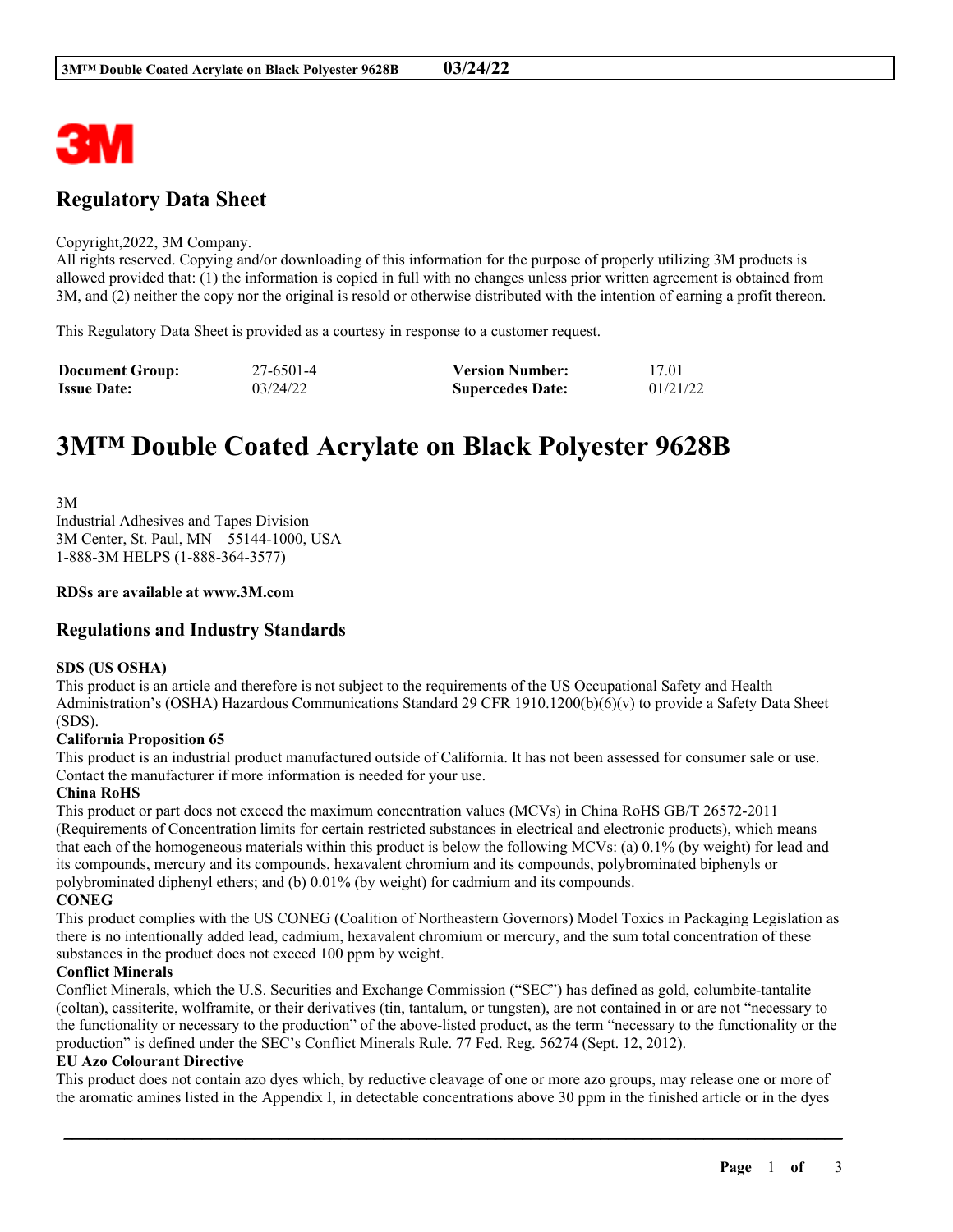parts thereof, according to the testing method established in accordance with Article 2a of this European Commission Directive 2002/61/EC (2004/21/EC).

# **EU REACH**

Substances listed in Annex XIV of Regulation No 1907/2006 of the European Parliament and the Council concerning the Registration, Evaluation, Authorization and Restriction of Chemicals (REACH) are not intentionally added to this product. **EU REACH**

Substances listed in Annex XVII of Regulation No 1907/2006 of the European Parliament and the Council concerning the Registration, Evaluation, Authorization and Restriction of Chemicals (REACH) are not intentionally added to this product. **EU REACH**

This product, including any article that the product is composed of, does not contain at greater than 0.1% by weight a Substance of Very High Concern (SVHC) substance identified according to Article 59 of REACH. This declaration reflects the substances on the candidate SVHC list, effective January 2022.

# **EU RoHS**

This product does not exceed the maximum concentration values (MCVs) set under EU Directive 2011/65/EU (RoHS recast/RoHS 2), as stated in Annex II to that directive. This means that each of the homogenous materials within this product does not exceed the following MCVs: (a) 0.1% (by weight) for lead, mercury, hexavalent chromium, polybrominated biphenyls or polybrominated diphenyl ethers; and (b) 0.01% (by weight) for cadmium.

# **EU RoHS Phthalates**

This product does not exceed the maximum concentration values (MCVs) for phthalates set under EU Directive 2011/65/EU (RoHS recast/RoHS 2), as amended by EU 2015/863, which applies to finished EEE after July 22, 2019 for Category 1-7, 10- 11 products and after July 22, 2021 for Category 8 and 9 products. This means that each of the homogeneous materials within this product does not exceed the MCV of 0.1% (by weight) for each of the following phthalates: DEHP, BBP, DBP, and DIBP.

# **Fluorinated Greenhouse Gas**

A Fluorinated Greenhouse Gas (or F-Gas) listed under Annex I and II of Regulation (EU) No 517/2014 of the European Parliament and of the Council of 16 April 2014 is not intentionally added to the product.

# **Stockholm Agreement**

This product does not contain Persistent Organic Pollutants (POPs) at or above applicable thresholds per Annexes A, B, and C of the Stockholm Convention, May 2004 and subsequent amendments.

# **Sustainability Advantage: Recycled content**

This product does not contain recycled content.

# **TSCA Section 6**

This product is not known to contain 2,4,6-Tri-tert-butylphenol (CAS 732-26-3).

# **TSCA Section 6**

This product is not known to contain Decabromodiphenyl Ether (Deca-BDE) (CAS 1163-19-5).

# **TSCA Section 6**

This product is not known to contain Hexachlorobutadiene (HCBD) (CAS 87-68-3).

**TSCA Section 6**

This product is not known to contain Pentachlorothiophenol (PCTP) (CAS 133-49-3).

# **TSCA Section 6**

This product is not known to contain Phenol, isopropylated phosphate (3:1) (PIP (3:1)) (CAS 68937-41-7).

# **Chemicals and/or Compounds of Interest**

**Asbestos** : Not intentionally added. **Cadmium and (Cd) Compounds** : Not intentionally added. **Chlorinated Paraffins, Short Chain** : Not intentionally added. **Chromium and (Cr) Compounds** : Not intentionally added. **Cobalt and (Co) Compounds** : Not intentionally added. **Decabromodiphenyl Ether (Deca-BDE) (CAS 1163-19-5)** : Not intentionally added. **Dioxins and Furans** : Not intentionally added. **Flame Retardants (not PBB or PBDE)** : Not intentionally added. **Formaldehyde (CAS 50-00-0)** : Not intentionally added. **Halogenated Compounds** : This product meets the non-halogenated permissible limits of the International Electrotechnical Commission (IEC) 61249-2-21 standard as having less than 900 ppm bromine, less than 900 ppm chlorine, and less than 1500

\_\_\_\_\_\_\_\_\_\_\_\_\_\_\_\_\_\_\_\_\_\_\_\_\_\_\_\_\_\_\_\_\_\_\_\_\_\_\_\_\_\_\_\_\_\_\_\_\_\_\_\_\_\_\_\_\_\_\_\_\_\_\_\_\_\_\_\_\_\_\_\_\_\_\_\_\_\_\_\_\_\_\_\_\_\_\_\_\_\_